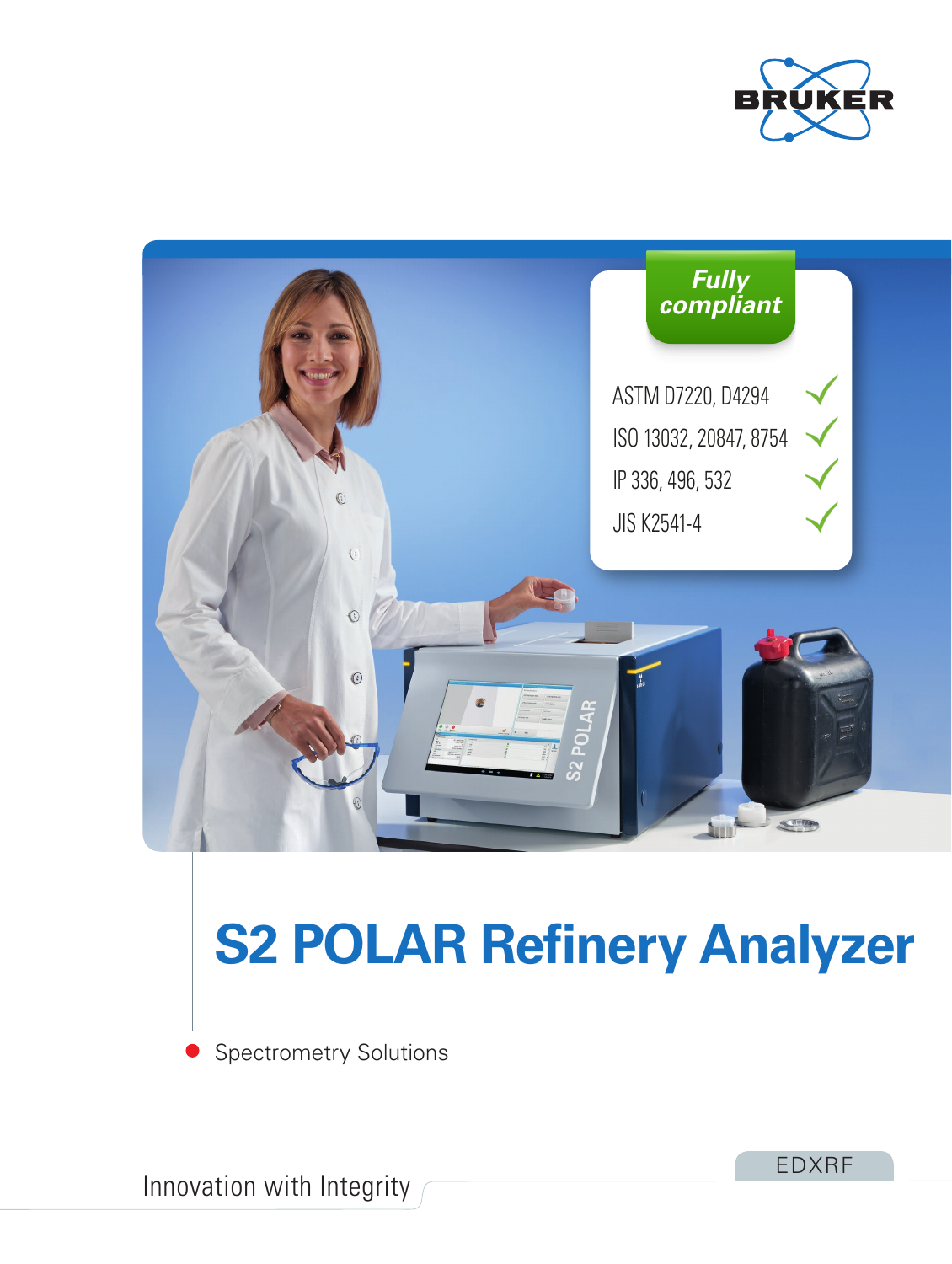# **Sulfur Analysis at its Best: Ultra-low Sulfur Diesel with S2 POLAR**



S2 POLAR – Compact for on-site process control



SampleCare with HighSense beam path



Sulfur concentrations are strongly regulated in automotive fuels. The current sulfur limit is at 10 ppm in many countries and others are to follow. This specification leads to an increasing demand in monitoring such ultra-low sulfur (ULS) limits for diesel and gasoline, not only in refineries but also along the supply chain including transport in pipelines and storage at terminal stations. Finally these limits are supervised by external service laboratories and inspection laboratories, either for comparative measurements or for customs and tax purposes.

#### **Optimize your Refinery Processes – from Crude Oil to Final Automotive Fuels**

Expensive efforts are required to remove sulfur at various fractions in the refinery process, especially when it comes to very low sulfur levels. Accurate and precise monitoring of all these sulfur levels in the refinery leads to cost-effectiveness and pays back immediately.

X-ray fluorescence (XRF) is the perfect method for all these applications. Easy-to-use with straightforward sample preparation: The S2 POLAR masters all requirements for S analysis from diesel to crude oil. This includes continuous process control of higher sulfur levels in refineries and norm-compliant ultra-low sulfur analysis of final products.

The S2 POLAR complies with the following international norms:

- **ASTM D7220, D4294**
- **ISO 13032, 20847, 8754**
- **IP 336, 496, 532**
- **JIS K2541-4**

It's not all about sulfur: Monitoring of Cl to minimize impact of corrosion, P in crude oil and middle distillates, and catalyst residues such as Fe, Ni and V. The S2 POLAR is a dedicated ultra-low sulfur and multi-element analyzer for the analytical demands of refineries, as well as for the downstream supply chain of pipelines, oil terminals and petrol stations. Remarkably, the S2 POLAR combines the performance of several single-element analyzers in a single powerful benchtop instrument.

'One Button' Ready-to-analyze solutions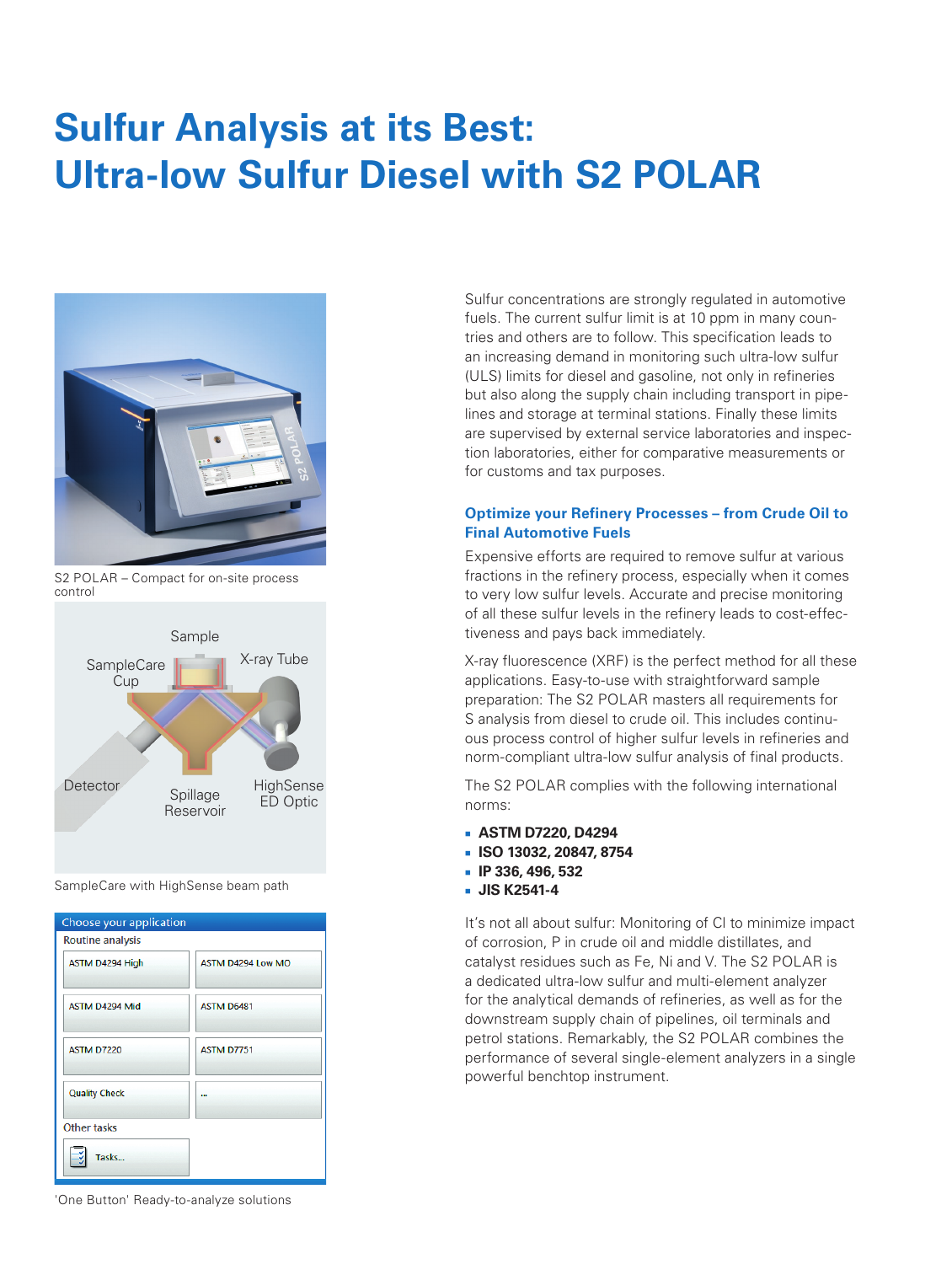#### **Ease-of-use With One-Button TouchControl**™

The S2 POLAR compact benchtop analyzer with an intuitive, easy-to-use TouchControl™ enables users with minimal training to run routine samples:

- 1. Fill 7 g automotive fuel into a liquid cup
- 2. Select the method with one click
- 3. Enter the sample ID.

That's it – easy and straight forward. Results are displayed within minutes. The Ready-to-analyze solutions also include all required standards, QC and DC samples. The compact instrument with its integrated touchscreen is either installed for on-site process control in the refinery or in the laboratory where all kind of process samples come together.

#### **Safe Liquid Sample Handling with SampleCare™ Technology**

Highest instrument uptime is crucial for your operation. This is ensured with Bruker's SampleCare technology. Sample-Care cups prevent sample leakages of your liquid samples and protect important system components. This guarantees maximum instrument availability, even with high throughput of refinery process samples.



Repeatability test of a sulfur sample according to ASTM D7220. The shaded area denotes the allowed limits by the norm.

## Top-performing Fuel Analysis:

### S2 POLAR with

- HighSense™
- SampleCare™
- TouchControl™



TouchControl operation of S2 POLAR



Overlaid sulfur signals in gasoline



Calibration curve for ASTM D7220 for ultra-low sulfur in gasoline in the range of 0 to 50 ppm